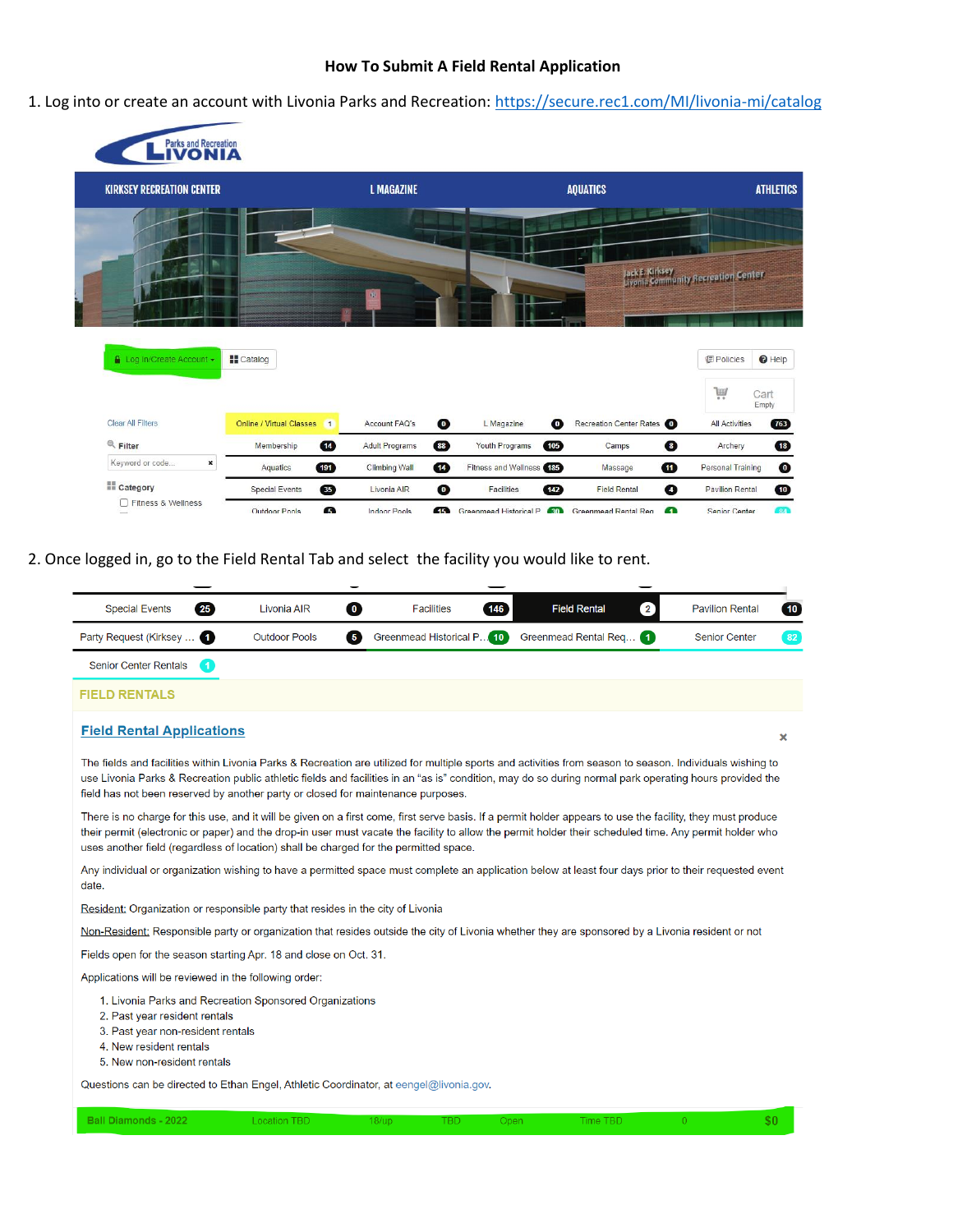## 3. Select the individual submitting the application and click the green Add to Cart button.

|                  | <b>Activity</b> Field Rental Applications | <b>ACCOUNT MEMBERS</b>      |
|------------------|-------------------------------------------|-----------------------------|
|                  | <b>Session</b> Ball Diamonds - 2022       |                             |
|                  | Location Location TBD                     | Ethan Engel (Adult)         |
|                  | Date Range Year-round                     | Eligible                    |
|                  | Days TBD                                  |                             |
| Age/Gender 18/up |                                           | <b>1</b> Add Account Member |
|                  | Fee \$0.00                                |                             |
|                  | Registration Jan 13 6a-Oct 14 5p          | Add To Cart                 |

4. The next box the comes up click the blue Checkout button in the bottom right-hand corner.

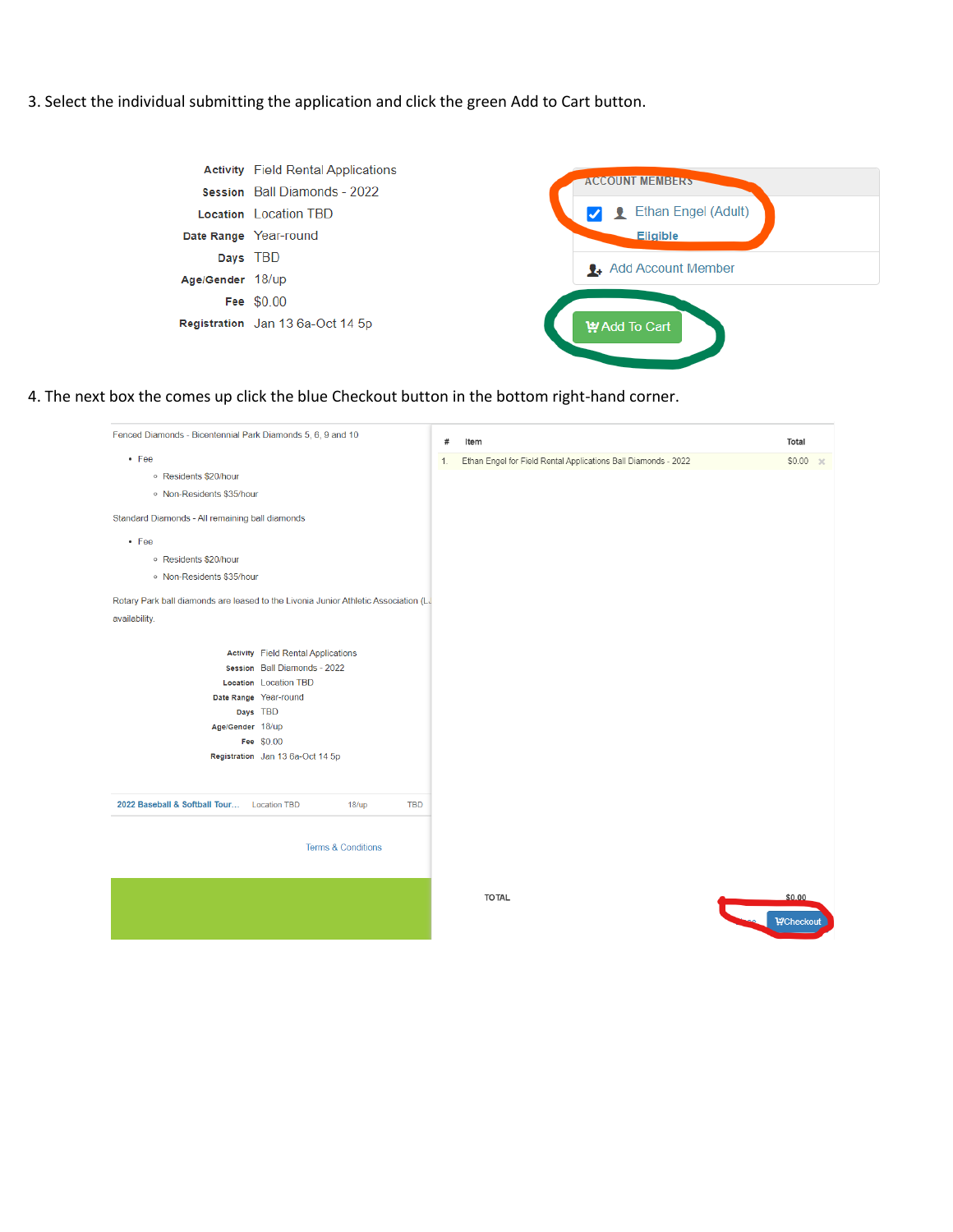5. Click the blue View/Print links to review both documents. These will be sent to you via email as well. Once read, click the green confirm attachment button.

| <b>Attachments</b>                                                                      | \$0.00<br>W<br>1 item                         |  |
|-----------------------------------------------------------------------------------------|-----------------------------------------------|--|
| <b>Attachments</b>                                                                      | <b>View/Print</b>                             |  |
| <sup>1.</sup> Inclement Weather Form                                                    | <b>CHECKOUT FOR ETHAN ENGEL</b><br>View/Print |  |
| Livonia Parks & Recreation Inclement Weather Policy                                     | <b>THE Browse Catalog</b>                     |  |
|                                                                                         | <b>D</b> Attachments                          |  |
| <sup>2</sup> Athletic Facility Rental Guidelines<br><b>Athletic Facility Guidelines</b> | View/Print<br> C  Prompts                     |  |
|                                                                                         | (5) Payment                                   |  |
|                                                                                         | 1 Review & Confirm                            |  |
|                                                                                         | <b>I</b> Receipt                              |  |
|                                                                                         | Confirm Attachments >                         |  |

6. Answers all prompts on the next page. This is the section where you input your requested dates, times, and locations. If you are applying for more than one weekend, please include all dates in the appropriate section. When all prompts have been answered, click the green Submit Responses button.

| <b>General Prompts</b><br>1. This rental request comes at least four days prior to my first<br>$\sqrt{ }$   Agree           | <b>CHECKOUT FOR ETHAN ENGEL</b><br><b>THE Browse Catalog</b><br><b>D</b> Attachments |
|-----------------------------------------------------------------------------------------------------------------------------|--------------------------------------------------------------------------------------|
|                                                                                                                             |                                                                                      |
|                                                                                                                             |                                                                                      |
|                                                                                                                             |                                                                                      |
| <b>D</b> Prompts<br>requested rental date. If inside four days, Livonia Parks and                                           |                                                                                      |
| Recreation will do their best to meet your request, but due to<br>(f) Payment<br>timing, may be unable to meet the request. |                                                                                      |
|                                                                                                                             | 1 Review & Confirm                                                                   |
| 2. Are you requesting fields on behalf of an organization?<br>Yes $\bigcirc$ No $\bigcirc$<br><b>I</b> Receipt              |                                                                                      |
| 3. If yes, what is your organization's name and address?<br><b>Test</b><br>(Leave blank if this does not apply)             | Submit Responses >                                                                   |

## 8. There is no cost for the application. On the payment screen, click the green Review Transaction button.

| Item |                                                                |                      |        | Price                       |                                 |
|------|----------------------------------------------------------------|----------------------|--------|-----------------------------|---------------------------------|
| 1.   | Ethan Engel for Field Rental Applications Ball Diamonds - 2022 |                      |        | \$0.00<br>$\mathbf{x}$      | <b>CHECKOUT FOR ETHAN ENGEL</b> |
|      |                                                                | <b>Total Charges</b> |        | \$0.00                      | Browse Catalog                  |
|      |                                                                |                      |        |                             | Attachments                     |
|      | <b>Gift Card Code</b>                                          | Amount               | \$0.00 | $\blacktriangleright$ Apply | Prompts                         |
|      |                                                                |                      |        |                             | <b>9</b> Payment                |
|      |                                                                |                      |        |                             | Review & Confirm                |
|      |                                                                |                      |        |                             | <b>Receipt</b>                  |
|      |                                                                |                      |        |                             |                                 |
|      |                                                                |                      |        |                             | Review Transaction >            |
|      |                                                                |                      |        |                             |                                 |
|      |                                                                |                      |        |                             |                                 |